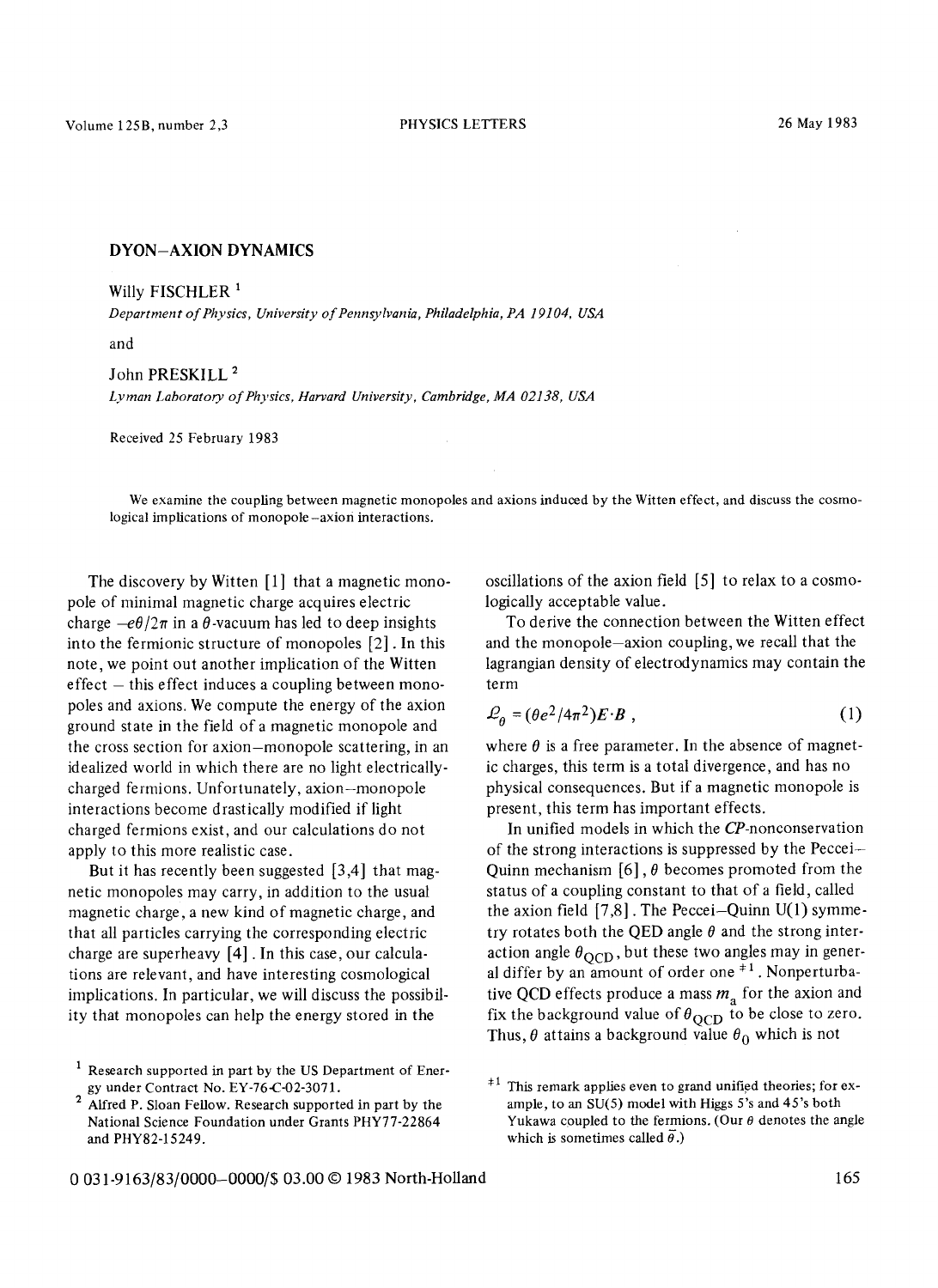Volume 125B, number 2,3 PHYSICS LETTERS 26 May 1983

necessarily small. For most of our discussion, we will consider the behavior of the axion field at distances from a monopole much smaller than  $m_a^{-1}$ . Therefore, we may treat the axion as massless; the only effect of QCD is to require that  $\theta$  approach  $\theta_0$  at asymptotically large distances from the nearest monopole.

We can now determine how the axion field behaves near a monopole, by quantizing electromagnetism in the field of a point monopole fixed at the origin. In  $A_0 = 0$  gauge, the subsidiary condition which defines gauge-invariant states is  $exp(iQ_A) = 1$ , where  $Q_A$  is the generator of any gauge transformation such that  $exp(i\Lambda) = 1$  at the origin and at spatial infinity. If we choose  $\Lambda = 0$  at  $r = 0$  and  $\Lambda = 2\pi$  at  $r = \infty$  this condition becomes, in the (unrealistic) case in which there are no charged particles,

$$
Q_{\Lambda} = \int d^3 r \frac{\partial \mathcal{L}}{\partial \partial_0 A_i} \delta A_i
$$
  
= 
$$
\int d^3 x [E + (\theta e^2 / 4\pi^2) B] \cdot (e^{-1} \mathbf{V} \Lambda)
$$
  
= 
$$
2\pi \int_{r=\infty} d^2 s \cdot [e^{-1} E + (\theta e / 4\pi^2) B]
$$
  

$$
-\frac{1}{e} \int d^3 r \Lambda(x) \nabla \cdot [E + (e^2 / 4\pi^2) \theta B] = 2\pi n , \quad (2)
$$

when  $n$  is an integer, and the third equality has been obtained by an integration by parts. Since eq. (2) must be satisfied for any  $\Lambda(x)$  consistent with the stated boundary conditions, the surface integral is required to be  $2\pi n$ , or

$$
q/e + (\theta_0/2\pi)(2eg) = n,\t\t(3)
$$

where g is the magnetic charge and  $q$  is the electric charge of the monopole. Eq. (3) is Witten's condition on the electric charge of the monopole. (The Dirac quantization condition is  $eg = m/2$ , where *m* is an integer.)

From eq. (2) we may also deduce that

$$
\nabla \cdot E = -(e^2/4\pi^2) \nabla \cdot (\theta B) , \qquad (4)
$$

for  $r \neq 0$ . We see that the axion field  $\theta(r)$  determines the electric charge distribution surrounding the monopole. Oddly, the axion, a neutral scalar field, is able to screen electric charge in a background magnetic field.

The solution to eq. (4), if  $B = \frac{g\hat{r}}{r^2}$  is the monopole field, and there is no point electric charge at the origin, is

$$
E = (-e/8\pi^2)(2eg) \theta(r)\hat{r}/r^2 , \qquad (5)
$$

where  $\theta(0) = 0$ . The axion field  $\theta(r)$  is strongly repelled by the monopole, because a nonzero value of  $\theta$  near the origin carries a large cost in the electrostatic field energy  $\frac{1}{2}E^2$ . The axion ground state in the background field of a point monopole can be found by minimizing the potential energy

$$
V = \int d^3 r \, \left[ \frac{1}{2} f_a^2 (\nabla \theta)^2 + \frac{1}{2} E^2 \right]
$$
  
= 
$$
\int d^3 r \, \left[ \frac{1}{2} f_a^2 (\nabla \theta)^2 + (e^2 / 128 \pi^4) \theta^2 / r^4 \right] .
$$
 (6)

In eq.  $(6)$  we have included in V the spatial gradient term, and have introduced the Peccei-Quinn symmetry-breaking scale  $f_a$ . (Note that we have chosen to normalize  $f_a$  so that  $f_a\theta$  is a conventionally normalized scalar field.) We have also substituted  $|eg| = \frac{1}{2}$ , assuming that the monopole carries the minimal (Dirac) magnetic charge.

Now, to minimize *V,* we may confine our attention to spherically symmetrical functions  $\theta(r)$ , and make the substitution

$$
z = r_0/r , r_0 = e/8\pi^2 f_a , \qquad (7)
$$

obtaining

$$
V = \frac{ef_a}{4\pi} \int_0^\infty dz \left[ (d\theta/dz)^2 + \theta^2 \right] \,. \tag{8}
$$

The function  $\theta(z)$  which approaches  $\theta_0$  as  $z \rightarrow 0$  and minimizes V is clearly  $\theta = \theta_0 \exp(-z)$ , or

$$
\theta = \theta_0 \exp(-r_0/r) , \quad r_0 = e/8\pi^2 f_a , \tag{9}
$$

and the minimum value of V is  $*$ <sup>2</sup>

$$
V_0 = (1/8\pi r_0)(e\theta_0/2\pi)^2 = ef_a\theta_0^2/4\pi
$$
 (10)

The results (9) and (10) have been derived assuming that the monopole is pointlike, which is a reasonable approximation if the radius  $r_c$  of the monopole core is smaller than  $r_0$ . If  $r_c$  is greater than  $r_0$ , then

<sup>&</sup>lt;sup>#2</sup> Periodicity in  $\theta_0$  is disguised in this expression. If we recall that eq. (3) allows  $\theta$  to take the asymptotic value  $\theta = \theta_0$ +  $2\pi n$  at  $r = \infty$ , for any integer n, we see that periodicity in  $\theta_0$  is restored by dyon level crossings.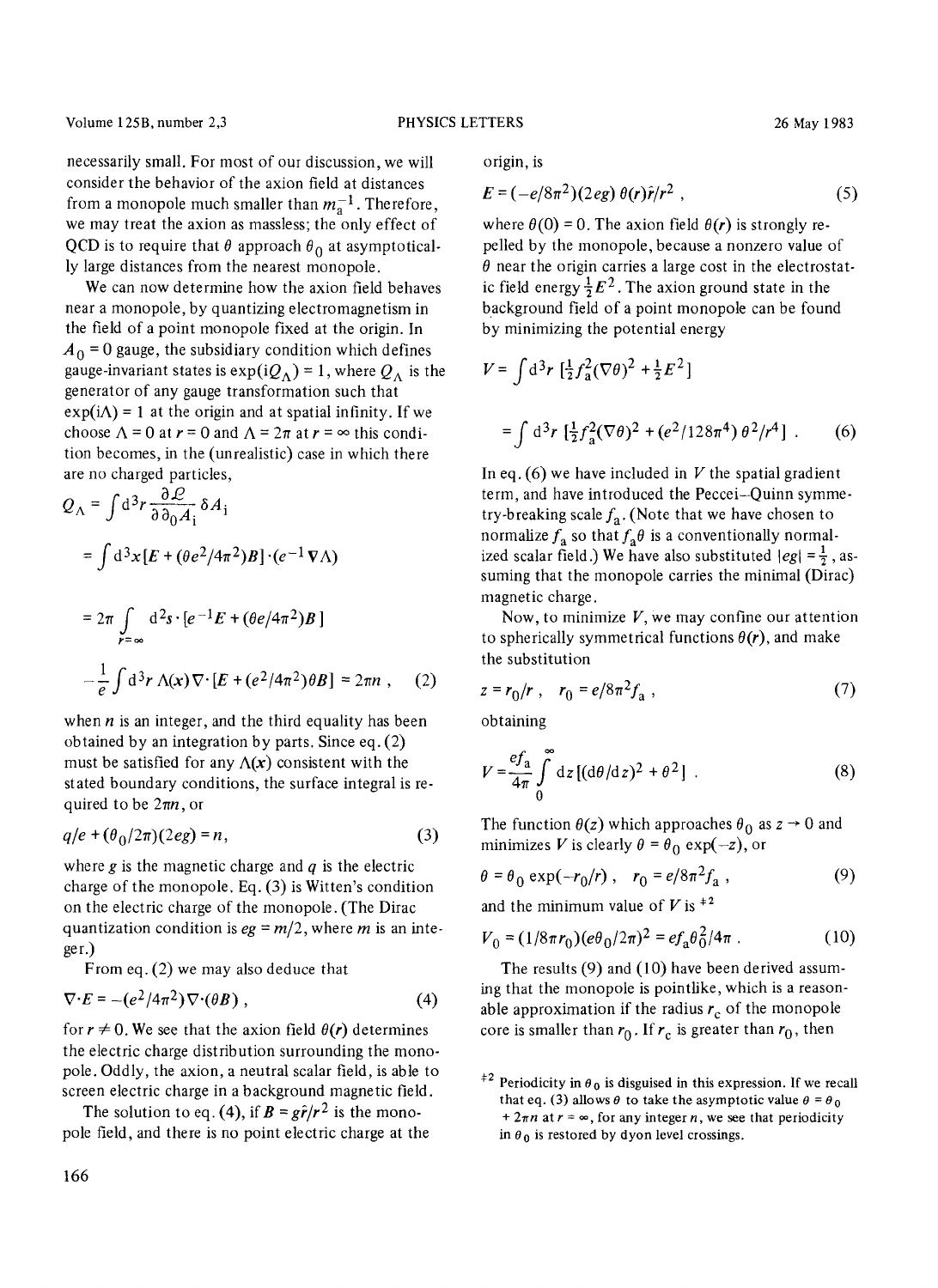Volume 125B, number 2,3 **PHYSICS LETTERS** 26 May 1983

eq. (9) accurately describes the axion ground state only for  $r > r_c$ , and eq. (10) becomes replaced by

$$
V_0 \sim (1/8\pi r_c)(e\theta_0/2\pi)^2 \,, \tag{11}
$$

the usual expression for the electrostatic self-energy of a charged sphere with  $|q| = e\theta_0/2\pi$  and radius of order  $r_c$ .

Returning to the case of a point monopole, we may also calculate the cross section for axion-monopole scattering. Writing  $\theta = \theta_{gs} + \theta'$  where  $\theta_{gs}$  is the ground state solution in the field of a monopole at the origin, and expanding to quadratic order in  $\theta'$ , we obtain the effective lagrangian

$$
\mathcal{L} = f_a^2 \left[ \frac{1}{2} (\partial_\mu \theta')^2 - \frac{1}{2} r_0^2 \theta'^2 / r^4 \right] , \qquad (12)
$$

and the equation of motion

$$
\ddot{\theta}' - \nabla^2 \theta' + (r_0^2/r^4) \theta' = 0.
$$
 (13)

For axion energy E satisfying  $m_a \ll E \ll r_0^{-1}$ , it is sensible to calculate the cross section classically, and scattering of the classical axion field by the monopole is dominated by the  $l = 0$  mode. The zero-frequency  $l$  $= 0$  solution to eq. (13) which is finite at the origin is  $\theta' = C \exp[-r_0/r]$ , and from it we can infer that the scattering length is  $r_0$ . Hence, for  $E \ll r_0^{-1}$ , the classical axion-monopole scattering cross section is

$$
\sigma \simeq 4\pi r_0^2 \ . \tag{14}
$$

(In fact, this result continues to apply in the nonrelativistic limit  $E \leq m_{\rm a}$ .)

The long-range tail of the axion field configuration surrounding a monopole contributes to the force between monopoles, or between monopole and antimonopole. But the leading, Coulombic, contribution is independent of  $r_0$ ; it is simply the electrostatic force between electrically charged particles with  $|q|$  $= e\theta/2\pi$ . The corrections are down by  $r_0/R$ , where R is the separation between the monopoles, for  $R < m<sub>a</sub>^{-1}$ .

Unfortunately, much of the above analysis becomes irrelevant if light charged fermions exist. Virtual charged fermions provide another means of screening the electric charge surrounding a monopole; they allow the charge to spread out over a sphere with a radius of order  $m_e^{-1}$ , where  $m_e$  is the mass of the lightest charged fermion [2]. Thus our description of the axion ground state applies only at distances  $r > m_e^{-1}$ and our analysis of axion-monopole scattering is valid only for energies  $E \le m_e$ . The energy of the axion

ground state is actually of order

$$
V_0 \sim (e^2/8\pi)(\theta_0/2\pi)^2 m_e , \qquad (15)
$$

the electrostatic self-energy of a charged sphere with  $|q| = e\theta_0/2\pi$  and radius  $m_e^{-1}$ .

Can the axion-monopole interactions described here have any detectable physical consequences? One possible application pertains to cosmology. It has recently been pointed out that in a conventional grand unified theory containing an invisible axion [8] with  $f_a \sim 10^{15}$  GeV, the energy density stored in the axion field typically exceeds the critical density needed to close the universe by about three orders of magnitude [5]. An appreciable density of magnetic monopoles might encourage the background value of the axion field to relax to  $\theta \sim 0$ . In a suitably constructed model,  $\theta$  and  $\theta$ <sub>OCD</sub> are nearly aligned; therefore, when the monopoles force  $\theta$  toward zero,  $\theta_{\text{QCD}}$  also approaches zero  $*$ <sup>3</sup>. By thus aiding the relaxation of  $\theta$ <sub>OCD</sub>, the monopoles could ameliorate the axion energy-density problem.

This effect is too small to be of interest if the coupling of the axion to the monopole is really suppressed by  $m_e$ <sup> $\pm 4$ </sup>, but could be interesting if the estimates (10) or (11) of the energy of the axion ground state apply. There is, in fact, a class of models in which (10) or  $(11)$  *do* apply.

In order to reconcile the reported observation of a monopole carrying the Dirac magnetic charge [10],  $g_D = 1/2e$ , with the reported observation of electric charge  $q = e/3$  [11], it was recently suggested [3,4] that there is a new long-range  $U(1)'$  gauge interaction, not yet detected, in addition to electromagnetism. According to this suggestion, the stable monopole which carries U(1)<sub>em</sub> magnetic charge  $g_D$  also carries a U(1)' magnetic charge. Moreover, it has been pointed out [4] that a disastrously large cosmological abundance of stable particles carrying  $U(1)$ ' charge might be avoidable in an inflationary universe scenario [12] if all particles which carry  $U(1)'$  charges are superheavy. In a model satisfying these criteria, there are no light

 $*3$  If the monopole has a color magnetic charge, there may also be a color Witten effect [9] ; then monopoles drive  $\theta$ OCD toward zero *directly*.

<sup>&</sup>lt;sup>+4</sup> At sufficiently high temperature in the early universe, weak interaction symmetries are restored, and the quarks and leptons are exactly massless; the monopole-axion coupling is thus weakened even further.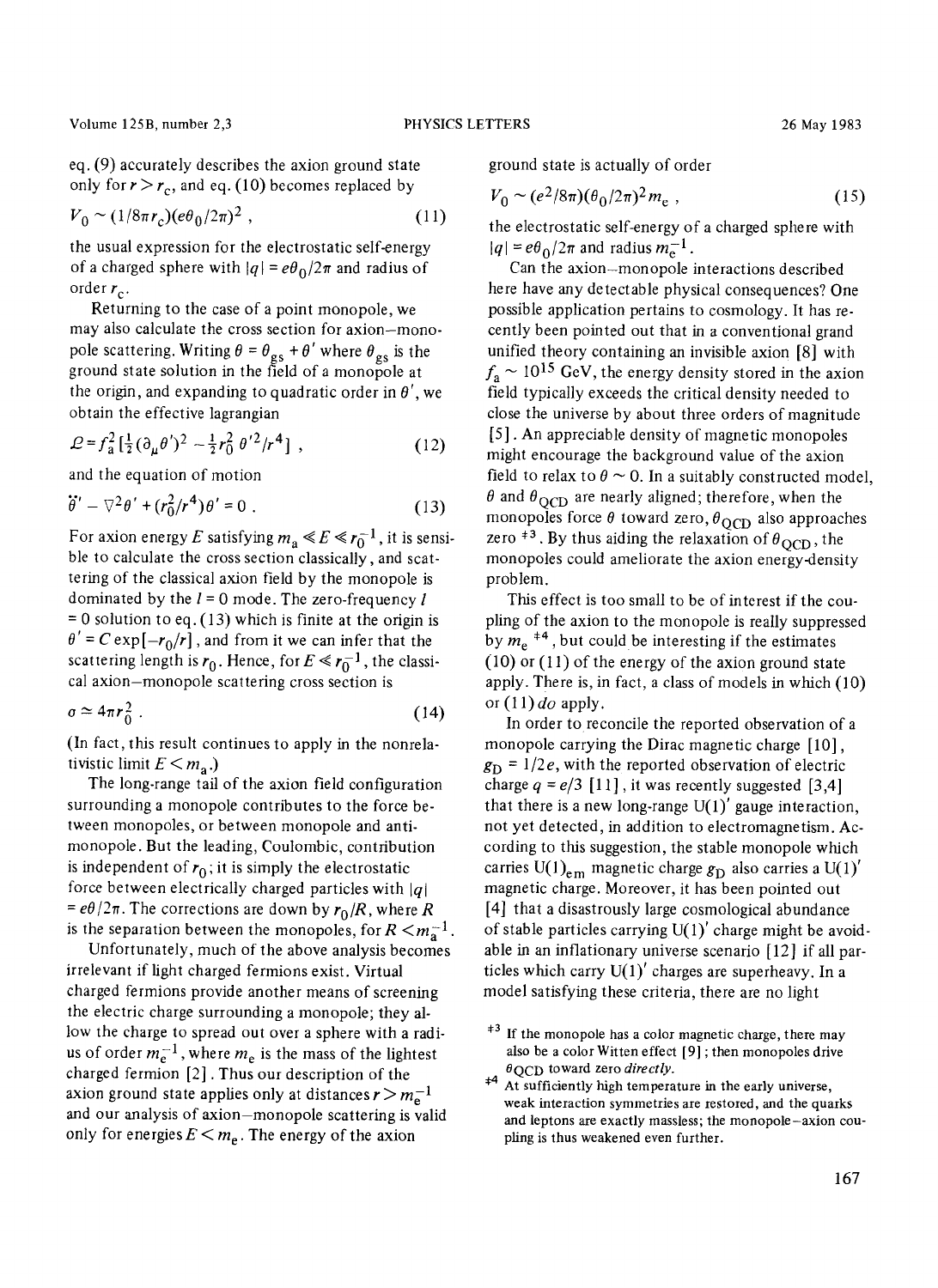Volume 125B, number 2,3 PHYSICS LETTERS 26 May 1983

fermions to screen the  $U(1)'$  electric charge of the monopole, and either (10) or (11) applies.

Let us now consider how a plasma of monopoles and antimonopoles would affect the axion field. If the energy of the axion ground state in the presence of a single monopole is

$$
V_0 = \beta f_a \theta_0^2 \tag{16}
$$

where  $\beta$  is a dimensionless constant, then the energy density of the axion ground state in a plasma with monopole (and antimonopole) number density  $n_m$  is

$$
U \approx 2n_{\rm m}V_0 = 2\beta(n_{\rm m}/f_{\rm a})(f_{\rm a}\theta_0)^2. \tag{17}
$$

This energy density has the same effect on the longwavelength modes of the axion field as an axion mass

$$
m_a^2 \simeq 4\beta (n_m/f_a) \tag{18}
$$

If the monopole-antimonopole annihilation rate is negligible, and the expansion of the universe is adiabatic, then the number density of monopoles is given by

$$
n_{\rm m} = \gamma T^3 \tag{19}
$$

where T is the temperature and  $\gamma$  is a dimensionless constant. Thus,

$$
m_a^2 \simeq 4\beta \gamma T^3 / f_a \tag{20}
$$

is the effective axion mass.

The cosmological consequences of a temperaturedependent axion mass were analyzed in ref. [5]. The background value  $\theta_0$  of the axion field begins to oscillate coherently when  $m_a \sim 3H$ , where H is the Hubble parameter. For  $m_a \gtrsim 3\ddot{H}$ , the amplitude  $\theta_0$  of this oscillation decays like  $m_a \theta_0^2 \propto T^3$ , or, with  $m_a$  given by eq. (20),

$$
\theta_0^2 \simeq (T/T_i)^{3/2} (\theta_0^2)_i . \tag{21}
$$

The initial temperature  $T_i$  at which the damping of the oscillations begins is found by solving  $m_a(T_i) \sim 3H(T_i)$ . *H(T)* is given in a radiation-dominated universe by

$$
H \simeq T^2 / C m_{\rm p};\tag{22}
$$

here  $m_p \sim 10^{19}$  GeV is the Planck mass, and C  $=(0.60)N^{-1/2}$  where N is the effective number of massless spin degrees of freedom in thermal equilibrium at temperature  $T$ . Therefore we obtain

$$
T_{\rm i} \sim \beta \gamma (C m_{\rm p})^2 / f_{\rm a} \tag{23}
$$

from (20) and (22).

For a monopole of the type described above, carrying a  $U(1)'$  magnetic charge such that the corresponding electric charge is not screened by light fernrions,  $V_0$  is given by (10) or (11). If we suppose that  $r_0 > r_c$ , then (10) applies, and

$$
\beta = e'/4\pi \tag{24}
$$

where e' is the U(1)' gauge coupling. If  $r_0 < r_c$ , then  $\beta$ is smaller.

The temperature  $T_i$  at which the monopole plasma begins to cause  $\theta_0$  to decay is proportional to the monopole abundance. But nonperturbative QCD effects will begin to damp  $\theta_0$  at a temperature [5]

$$
(T_{\rm i})_{\rm QCD} \sim (300 \text{ MeV})(10^{15}/f_{\rm a})^{1/6} , \qquad (25)
$$

and unless

$$
\beta \gamma \gtrsim 10^{-22} (10^{15} \text{ GeV}/f_a)^{5/6} \tag{26}
$$

is satisfied,  $(T_i)_{\text{OCD}}$  is greater than  $T_i$  given by eq. (23); hence the damping of the oscillations of the axion field is dominated by the nonperturbative QCD effects, and the role of the monopoles is insignificant. Limits on the density of monopoles today  $*$ <sup>5</sup> require  $\gamma \lesssim 10^{-25}$ ; if  $\gamma$  satisfies this bound, then the effect of the monopoles on the energy density stored in the axion field is negligible for  $f_a \gtrsim 10^{11}$  GeV, even if  $\beta$ is of order 1. Because this energy density was found to be dangerously large [5] only for  $f_a \ge 10^{12}$  GeV, we conclude that the monopoles cannot anaeliorate the axion energy-density problem.

But to reach this conclusion, we assumed that  $\gamma$  $\lesssim 10^{-25}$  was always satisfied. In a scenario in which a much larger initial density of monopoles was subsequently reduced by monopole-antimonopole annihilation, the effect of the monopoles could be more important. Suppose annihilation occurs at a temperature  $T_a > (T_i)_{\text{OCD}}$ . (For example, there are models [14] in which monopoles are expected to annihilate at the weak interaction scale,  $T_a \sim 1 \text{ TeV}$ .) If  $T_i > T_a$ , or

$$
\beta \gamma > 10^{-18} (f_a/10^{15} \text{ GeV}) (T_a/1 \text{ TeV}), \qquad (27)
$$

 $*$ <sup>5</sup> This mass-independent limit is obtained by combining bounds based on the energetics of the galactic magnetic field with bounds based on the monopole mass density. See ref. [13].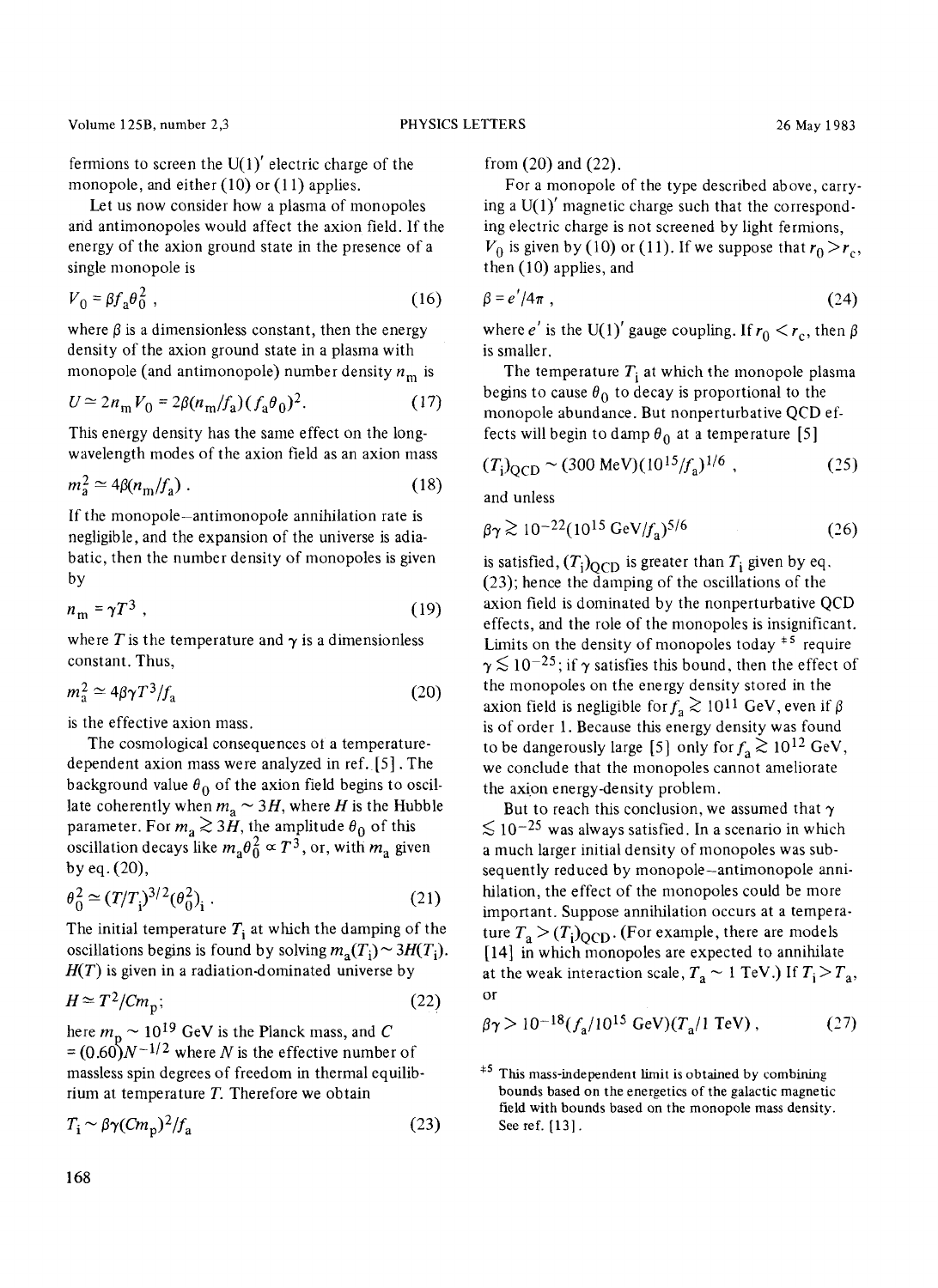then, prior to annihilation  $*$ <sup>6</sup>, the monopole plasma reduces  $\theta_0^2$  to

$$
\theta_0^2 \sim (T_a/T_i)^{3/2}
$$
  
 
$$
\sim [(10^{18}\beta\gamma)^{-1}(f_a/10^{15} \text{ GeV})(T_a/1 \text{ TeV})]^{3/2}.
$$
 (28)

According to ref. [5], the energy stored in the oscillations of the axion field today will be acceptably small if

$$
\theta_0^2 \lesssim 10^{-3} (10^{15} \text{ GeV}/f_a)^{7/6} \tag{29}
$$

is satisfied for  $T > (T_i)_{\text{QCD}}$ . The monopole plasma reduces  $\theta_0^2$  to a value consistent with (29) provided that

$$
\beta \gamma \gtrsim 10^{-16} (f_a/10^{15} \text{ GeV})^{16/9} (T_a/1 \text{ TeV}) \,. \tag{30}
$$

It is not unreasonable to expect a monopole abundance satisfying (30) to have been produced in a phase transition at  $T \sim M_{\text{GUT}}$ , where  $M_{\text{GUT}}$  is the grand unification mass scale [13]. It is somewhat more awkward, though not impossible, to devise an inflationary cosmological scenario in which the monopole abundance satisfies (30) while, at the same time, the abundance of the stable particles carrying  $U(1)'$ electric charge is acceptably small  $*^7$ .

If the monopoles annihilate at a temperature  $T_a$  $\langle (T_i)_{\Omega \cap D}$ , and (26) is satisfied, then an analysis similar to that in ref. [5] shows that the axion energy density today, relative to the critical density, is

$$
\Omega_{\rm a} = \rho_{\rm a}/\rho_{\rm c} \sim 10^{-19} \, (\beta \gamma)^{-1} (f_{\rm a}/10^{15} \, \text{GeV})^2 \,. \tag{31}
$$

To derive (31) one assumes that a negligible amount of entropy is produced when the monopoles finally annihilate. Significant entropy production serves to reduce  $\Omega_a$  further, but also dilutes the baryon abundance.

The above discussion requires one further qualification. We have assumed that  $\theta$  and  $\theta_{\text{OCD}}$  coincide, to roughly  $(30)^{-1}$  accuracy; otherwise, the monopoles, by pushing  $\theta$  to zero, will force  $\theta_{\text{OCD}}$  to a nonzero value, and the axion energy-density problem will not

 $*7$  The monopoles must be light enough so that an appreciable monopole abundance is generated during reheating.

be ameliorated. It is not clear how this coincidence can be achieved naturally, without some fine tuning, in a model in which all particles with  $U(1)'$  electric charges have superheavy masses.

The interactions between monopoles and axions induced by the Witten effect appear to have interesting cosmological consequences only under rather contrived circumstances. But if the discovery of a magnetic monopole with the Dirac magnetic charge and the discovery of isolated objects with one-third-integer electric charge are both confirmed, then we will have some cause to take seriously the suggestion that cosmological monopoles hasten the relaxation of the axion field.

We thank Savas Dimopoulos, David Kaplan, and Mark Wise for useful discussions.

## *References*

- [1] E. Witten, Phys. Lett. 86B (1979) 283.
- [2] A. Blaer, N. Christ and J. Tang, Phys. Rev. Lett. 47 (1981) 1364; V. Rubakov, JETP Lett. 33 (1981) 644; Nucl. Phys. B203 (1982) 311; F. Wilczek, Phys. Rev. Lett. 48 (1982) 1146; C. Callan, Phys. Rev. D 26 (1982) 2058; Princeton preprint (1982).
- [3] A.E. Strominger, IAS preprint (1982); J. Pantaleone, Cornell preprint (1982); V. Rubakov, Phys. Lett. 120B (1983) 191; S. Aoyama, Y. Fukimoto and Zhao Zhiyong, preprint (1982).
- [4] S.M. Barr, D.B. Reiss and A. Zee, Phys. Rev. Lett. 50 (1983) 317; J. PreskiU, Harvard preprint HUTP-82/A059.
- [5] J. PreskiU, M.B. Wise and F. Wilczek, Phys. Lett. 120B (1983) 127; L.F. Abbott and P. Sikivie, Phys. Lett. 120B (1983) 133; M. Dine and W. Fischler, Phys. Lett. 120B (1983) 137.
- [6] R. Peccei and H. Quinn, Phys. Rev. Lett. 38 (1978) 1440.
- [7] S. Weinberg, Phys. Rev. Lett. 40 (1978) 223; F. Wilczek, Phys. Rev. Lett. 40 (1978) 279.
- [8] J.E. Kim, Phys. Rev. Lett. 43 (1979) 103; M. Dine, W. Fischler and M. Srednicki, Phys. Lett. 104B (1981) 199.
- [9] G. 't Hooft, Nucl. Phys. B190 (1981) 455; P. Nelson, Harvard preprint HUTP-82/A062; A. Manohar and P. Nelson, Harvard preprint HUTP-82/ A061.
- [10] B. Cabrera, Phys. Rev. Lett. 48 (1982) 1378.
- [11] G.L. LaRue, W.M. Fairbank and A.F. Hebard, Phys. Rev. Lett. 38 (1977) 1011;

 $*$ <sup>6</sup> Monopole-antimonopole annihilation at temperature  $T_a$ may generate a significant amount of entropy. This entropy dilutes the baryon abundance, but has no effect on the axion abundance, if  $T_a$  is greater than  $(T_i)$ QCD.